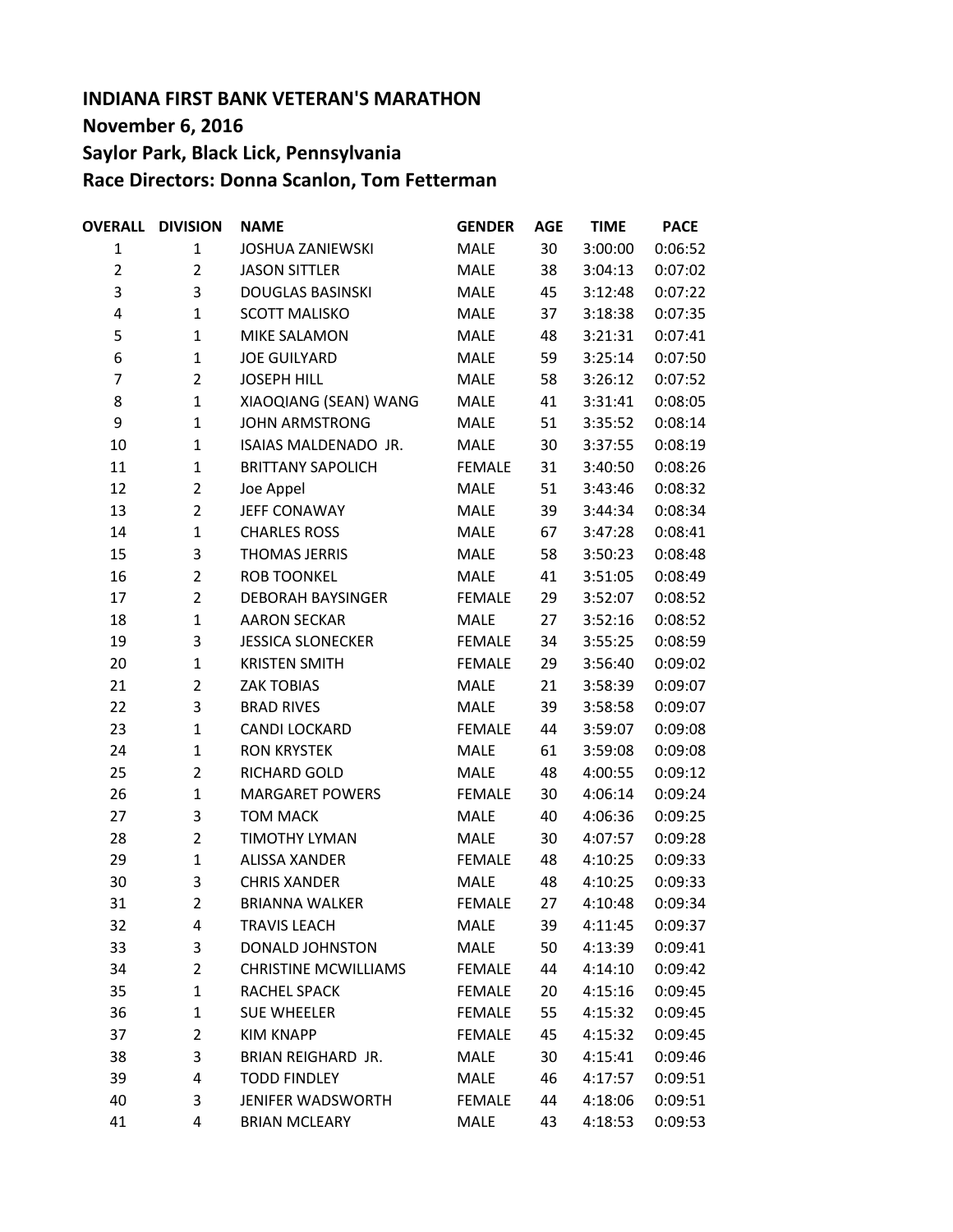| <b>OVERALL</b> | <b>DIVISION</b> | <b>NAME</b>              | <b>GENDER</b> | <b>AGE</b> | <b>TIME</b> | <b>PACE</b> |
|----------------|-----------------|--------------------------|---------------|------------|-------------|-------------|
| 42             | 4               | <b>BRENT MORSE</b>       | MALE          | 59         | 4:19:15     | 0:09:54     |
| 43             | 5               | MICHAEL GORMLEY          | <b>MALE</b>   | 55         | 4:22:27     | 0:10:01     |
| 44             | $\overline{2}$  | SAM UNDERWOOD            | MALE          | 68         | 4:22:34     | 0:10:01     |
| 45             | 4               | MARISA DOMBROWSKI        | <b>FEMALE</b> | 42         | 4:22:43     | 0:10:02     |
| 46             | 5               | <b>LORI KIEHL</b>        | <b>FEMALE</b> | 40         | 4:22:47     | 0:10:02     |
| 47             | $\mathbf{1}$    | <b>DIANE LISTA</b>       | <b>FEMALE</b> | 51         | 4:22:50     | 0:10:02     |
| 48             | 3               | REBECCA MARTINAZZI       | <b>FEMALE</b> | 28         | 4:26:52     | 0:10:11     |
| 49             | 5               | <b>KEVIN MEDDINGS</b>    | <b>MALE</b>   | 43         | 4:27:33     | 0:10:13     |
| 50             | 5               | <b>JASON SMITH</b>       | MALE          | 45         | 4:34:54     | 0:10:30     |
| 51             | 5               | <b>RYAN BOCK</b>         | MALE          | 39         | 4:37:28     | 0:10:35     |
| 52             | 4               | <b>JOSH SEITZ</b>        | MALE          | 32         | 4:37:39     | 0:10:36     |
| 53             | $\overline{2}$  | AMANDA MOCK              | <b>FEMALE</b> | 21         | 4:38:05     | 0:10:37     |
| 54             | $\mathbf{1}$    | <b>CAMRON SARNOSKY</b>   | <b>MALE</b>   | 18         | 4:39:34     | 0:10:40     |
| 55             | 6               | SARAH LEE-FAULKNER       | <b>FEMALE</b> | 43         | 4:39:52     | 0:10:41     |
| 56             | $\mathbf{1}$    | <b>KRISTY MARCINKO</b>   | <b>FEMALE</b> | 39         | 4:40:31     | 0:10:42     |
| 57             | $\overline{2}$  | MICHAEL R. REYNOLDS      | <b>MALE</b>   | 64         | 4:43:22     | 0:10:49     |
| 58             | 6               | MICHAEL PRIBOZIE         | MALE          | 39         | 4:43:44     | 0:10:50     |
| 59             | 4               | PAUL LISZEWSKI           | MALE          | 53         | 4:43:46     | 0:10:50     |
| 60             | $\overline{2}$  | <b>JENNIFER LARKIN</b>   | <b>FEMALE</b> | 36         | 4:46:35     | 0:10:56     |
| 61             | $\overline{2}$  | AMANDA FLEMING           | <b>FEMALE</b> | 32         | 4:50:06     | 0:11:04     |
| 62             | $\overline{7}$  | <b>KATHERINE COLTON</b>  | <b>FEMALE</b> | 43         | 4:50:08     | 0:11:04     |
| 63             | 7               | <b>JASON KURTZ</b>       | <b>MALE</b>   | 37         | 4:51:54     | 0:11:08     |
| 64             | $\mathbf{1}$    | MICAELA RODAS            | <b>FEMALE</b> | 19         | 4:53:44     | 0:11:13     |
| 65             | 3               | <b>HEATHER WALKOWSKI</b> | <b>FEMALE</b> | 39         | 4:54:46     | 0:11:15     |
| 66             | 6               | YIK LEE                  | MALE          | 48         | 4:55:35     | 0:11:17     |
| 67             | 8               | <b>JUSTIN BRODE</b>      | MALE          | 39         | 4:56:10     | 0:11:18     |
| 68             | 3               | NICOLE EDWARDS           | <b>FEMALE</b> | 46         | 5:01:29     | 0:11:30     |
| 69             | 4               | <b>MARY SIEGEL</b>       | <b>FEMALE</b> | 45         | 5:01:30     | 0:11:30     |
| 70             | 5               | YVONNE STOKES            | <b>FEMALE</b> | 49         | 5:05:23     | 0:11:39     |
| 71             | 4               | <b>JULIE SHIRLEY</b>     | <b>FEMALE</b> | 39         | 5:06:16     | 0:11:41     |
| 72             | 7               | <b>JOHN HUSTON</b>       | MALE          | 49         | 5:06:44     | 0:11:42     |
| 73             | 5               | <b>PAUL HINKLE</b>       | <b>MALE</b>   | 51         | 5:12:00     | 0:11:55     |
| 74             | 8               | <b>HEATHER BRADY</b>     | <b>FEMALE</b> | 41         | 5:15:23     | 0:12:02     |
| 75             | 9               | <b>JESSICA MARKS</b>     | <b>FEMALE</b> | 44         | 5:17:39     | 0:12:07     |
| 76             | 1               | MONICA A HOFFMAN         | <b>FEMALE</b> | 61         | 5:21:42     | 0:12:17     |
| 77             | 9               | DAVID LINGAFELT          | <b>MALE</b>   | 36         | 5:33:14     | 0:12:43     |
| 78             | $\overline{2}$  | <b>MARY JEAN BUJDOS</b>  | <b>FEMALE</b> | 54         | 5:33:48     | 0:12:44     |
| 79             | $\overline{2}$  | <b>KRIS KIRSCH</b>       | <b>FEMALE</b> | 55         | 5:38:32     | 0:12:55     |
| 80             | 6               | KATHLEEN FLANNERY        | <b>FEMALE</b> | 49         | 5:39:05     | 0:12:57     |
| 81             | $\mathbf{1}$    | RICHARD BLASKIEWICZ      | MALE          | 76         | 5:39:06     | 0:12:57     |
| 82             | $\overline{2}$  | AL EMMA                  | MALE          | 76         | 5:41:33     | 0:13:02     |
| 83             | 10              | <b>JOSHUA CASTLE</b>     | MALE          | 39         | 5:43:28     | 0:13:07     |
| 84             | 3               | <b>JESSICA MASSEY</b>    | <b>FEMALE</b> | 30         | 5:54:49     | 0:13:33     |
| 85             | 4               | <b>CARRIE SAYLOR</b>     | <b>FEMALE</b> | 32         | 5:54:49     | 0:13:33     |
| 86             | 3               | <b>ADRIAN FEDORCO</b>    | MALE          | 62         | 5:59:34     | 0:13:43     |
| 87             | 10              | <b>JENNIFER KENT</b>     | <b>FEMALE</b> | 43         | 6:03:45     | 0:13:53     |
| 88             | 3               | PEGGY ULISHNEY           | <b>FEMALE</b> | 59         | 6:12:58     | 0:14:14     |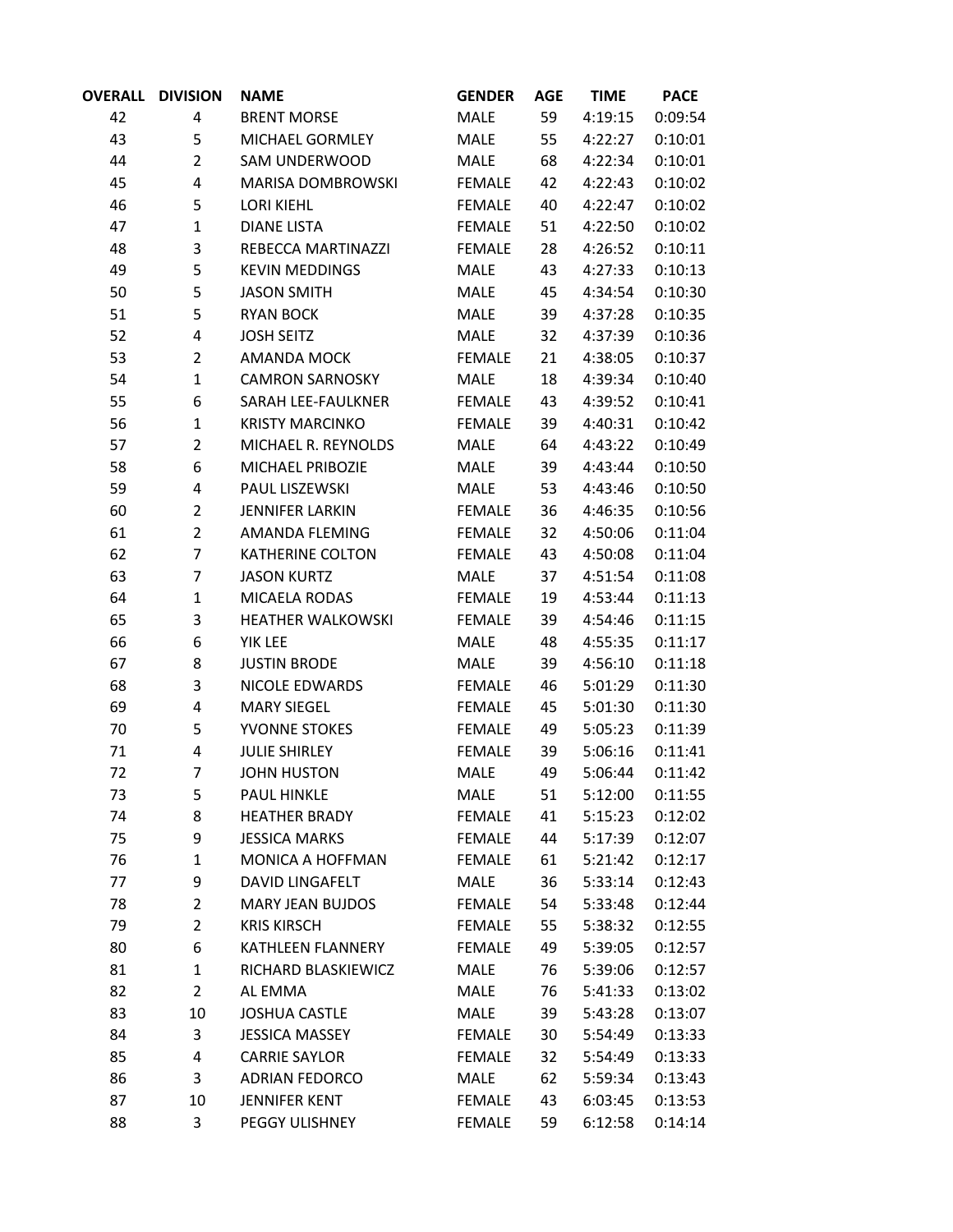| <b>TOP THREE MALE OVERALL:</b><br>3:00:00<br>$\mathbf{1}$<br><b>JOSHUA ZANIEWSKI</b><br>MALE<br>30<br>0:06:52<br>$\mathbf{1}$<br>$\overline{2}$<br>$\overline{2}$<br><b>JASON SITTLER</b><br>38<br>3:04:13<br>0:07:02<br><b>MALE</b><br>3<br>3<br><b>DOUGLAS BASINSKI</b><br><b>MALE</b><br>45<br>3:12:48<br><b>TOP THREE FEMALE OVERALL:</b><br>11<br>$\mathbf{1}$<br><b>BRITTANY SAPOLICH</b><br>FEMALE<br>31<br>3:40:50<br>17<br>$\overline{2}$<br>29<br><b>DEBORAH BAYSINGER</b><br>FEMALE<br>3:52:07<br>19<br>3<br><b>JESSICA SLONECKER</b><br>FEMALE<br>34<br>3:55:25<br><b>MALES, AGES 16 TO 19:</b><br>54<br><b>CAMRON SARNOSKY</b><br>MALE<br>18<br>$\mathbf{1}$<br>4:39:34<br><b>MALES, AGES 20 TO 24:</b><br>18<br>0:08:52<br>$1 \quad$<br>AARON SECKAR<br>MALE<br>27<br>3:52:16<br>21<br>$2^{\sim}$<br><b>ZAK TOBIAS</b><br><b>MALE</b><br>21<br>3:58:39<br>MALES, AGES 30 TO 34:<br>10<br>ISAIAS MALDENADO JR.<br>30<br>0:08:19<br>$\mathbf{1}$<br>MALE<br>3:37:55<br>$2^{\circ}$<br>28<br><b>TIMOTHY LYMAN</b><br>30 <sub>o</sub><br>4:07:57<br>0:09:28<br>MALE<br>38<br>3<br>BRIAN REIGHARD JR.<br><b>MALE</b><br>30 <sub>o</sub><br>0:09:46<br>4:15:41<br>52<br><b>JOSH SEITZ</b><br>MALE<br>32<br>4<br>4:37:39<br><b>MALES, AGES 35 TO 39:</b><br>4<br>$\mathbf{1}$<br><b>SCOTT MALISKO</b><br>MALE<br>37<br>3:18:38<br>0:07:35<br>13<br>$\overline{2}$<br>JEFF CONAWAY<br><b>MALE</b><br>39<br>0:08:34<br>3:44:34<br>3<br>22<br><b>BRAD RIVES</b><br>39<br>0:09:07<br>MALE<br>3:58:58<br>32<br>4<br><b>TRAVIS LEACH</b><br>MALE<br>39<br>4:11:45<br>0:09:37<br>51<br>5<br><b>RYAN BOCK</b><br>39<br>0:10:35<br><b>MALE</b><br>4:37:28<br>58<br>6<br>39<br>0:10:50<br>MICHAEL PRIBOZIE<br>MALE<br>4:43:44<br><b>JASON KURTZ</b><br>0:11:08<br>63<br>7<br><b>MALE</b><br>37<br>4:51:54<br>67<br>8<br><b>JUSTIN BRODE</b><br>39<br>4:56:10<br>0:11:18<br><b>MALE</b><br>77<br>9<br>DAVID LINGAFELT<br>36<br>0:12:43<br>MALE<br>5:33:14 | <b>OVERALL DIVISION NAME</b> | <b>GENDER AGE</b> | <b>TIME</b> | <b>PACE</b> |
|-------------------------------------------------------------------------------------------------------------------------------------------------------------------------------------------------------------------------------------------------------------------------------------------------------------------------------------------------------------------------------------------------------------------------------------------------------------------------------------------------------------------------------------------------------------------------------------------------------------------------------------------------------------------------------------------------------------------------------------------------------------------------------------------------------------------------------------------------------------------------------------------------------------------------------------------------------------------------------------------------------------------------------------------------------------------------------------------------------------------------------------------------------------------------------------------------------------------------------------------------------------------------------------------------------------------------------------------------------------------------------------------------------------------------------------------------------------------------------------------------------------------------------------------------------------------------------------------------------------------------------------------------------------------------------------------------------------------------------------------------------------------------------------------------------------------------------------------------------------------------------------------------------------------------------------------------------|------------------------------|-------------------|-------------|-------------|
|                                                                                                                                                                                                                                                                                                                                                                                                                                                                                                                                                                                                                                                                                                                                                                                                                                                                                                                                                                                                                                                                                                                                                                                                                                                                                                                                                                                                                                                                                                                                                                                                                                                                                                                                                                                                                                                                                                                                                       |                              |                   |             |             |
|                                                                                                                                                                                                                                                                                                                                                                                                                                                                                                                                                                                                                                                                                                                                                                                                                                                                                                                                                                                                                                                                                                                                                                                                                                                                                                                                                                                                                                                                                                                                                                                                                                                                                                                                                                                                                                                                                                                                                       |                              |                   |             |             |
|                                                                                                                                                                                                                                                                                                                                                                                                                                                                                                                                                                                                                                                                                                                                                                                                                                                                                                                                                                                                                                                                                                                                                                                                                                                                                                                                                                                                                                                                                                                                                                                                                                                                                                                                                                                                                                                                                                                                                       |                              |                   |             |             |
|                                                                                                                                                                                                                                                                                                                                                                                                                                                                                                                                                                                                                                                                                                                                                                                                                                                                                                                                                                                                                                                                                                                                                                                                                                                                                                                                                                                                                                                                                                                                                                                                                                                                                                                                                                                                                                                                                                                                                       |                              |                   |             | 0:07:22     |
|                                                                                                                                                                                                                                                                                                                                                                                                                                                                                                                                                                                                                                                                                                                                                                                                                                                                                                                                                                                                                                                                                                                                                                                                                                                                                                                                                                                                                                                                                                                                                                                                                                                                                                                                                                                                                                                                                                                                                       |                              |                   |             |             |
|                                                                                                                                                                                                                                                                                                                                                                                                                                                                                                                                                                                                                                                                                                                                                                                                                                                                                                                                                                                                                                                                                                                                                                                                                                                                                                                                                                                                                                                                                                                                                                                                                                                                                                                                                                                                                                                                                                                                                       |                              |                   |             |             |
|                                                                                                                                                                                                                                                                                                                                                                                                                                                                                                                                                                                                                                                                                                                                                                                                                                                                                                                                                                                                                                                                                                                                                                                                                                                                                                                                                                                                                                                                                                                                                                                                                                                                                                                                                                                                                                                                                                                                                       |                              |                   |             | 0:08:26     |
|                                                                                                                                                                                                                                                                                                                                                                                                                                                                                                                                                                                                                                                                                                                                                                                                                                                                                                                                                                                                                                                                                                                                                                                                                                                                                                                                                                                                                                                                                                                                                                                                                                                                                                                                                                                                                                                                                                                                                       |                              |                   |             | 0:08:52     |
|                                                                                                                                                                                                                                                                                                                                                                                                                                                                                                                                                                                                                                                                                                                                                                                                                                                                                                                                                                                                                                                                                                                                                                                                                                                                                                                                                                                                                                                                                                                                                                                                                                                                                                                                                                                                                                                                                                                                                       |                              |                   |             | 0:08:59     |
|                                                                                                                                                                                                                                                                                                                                                                                                                                                                                                                                                                                                                                                                                                                                                                                                                                                                                                                                                                                                                                                                                                                                                                                                                                                                                                                                                                                                                                                                                                                                                                                                                                                                                                                                                                                                                                                                                                                                                       |                              |                   |             |             |
|                                                                                                                                                                                                                                                                                                                                                                                                                                                                                                                                                                                                                                                                                                                                                                                                                                                                                                                                                                                                                                                                                                                                                                                                                                                                                                                                                                                                                                                                                                                                                                                                                                                                                                                                                                                                                                                                                                                                                       |                              |                   |             | 0:10:40     |
|                                                                                                                                                                                                                                                                                                                                                                                                                                                                                                                                                                                                                                                                                                                                                                                                                                                                                                                                                                                                                                                                                                                                                                                                                                                                                                                                                                                                                                                                                                                                                                                                                                                                                                                                                                                                                                                                                                                                                       |                              |                   |             |             |
|                                                                                                                                                                                                                                                                                                                                                                                                                                                                                                                                                                                                                                                                                                                                                                                                                                                                                                                                                                                                                                                                                                                                                                                                                                                                                                                                                                                                                                                                                                                                                                                                                                                                                                                                                                                                                                                                                                                                                       |                              |                   |             |             |
|                                                                                                                                                                                                                                                                                                                                                                                                                                                                                                                                                                                                                                                                                                                                                                                                                                                                                                                                                                                                                                                                                                                                                                                                                                                                                                                                                                                                                                                                                                                                                                                                                                                                                                                                                                                                                                                                                                                                                       |                              |                   |             | 0:09:07     |
|                                                                                                                                                                                                                                                                                                                                                                                                                                                                                                                                                                                                                                                                                                                                                                                                                                                                                                                                                                                                                                                                                                                                                                                                                                                                                                                                                                                                                                                                                                                                                                                                                                                                                                                                                                                                                                                                                                                                                       |                              |                   |             |             |
|                                                                                                                                                                                                                                                                                                                                                                                                                                                                                                                                                                                                                                                                                                                                                                                                                                                                                                                                                                                                                                                                                                                                                                                                                                                                                                                                                                                                                                                                                                                                                                                                                                                                                                                                                                                                                                                                                                                                                       |                              |                   |             |             |
|                                                                                                                                                                                                                                                                                                                                                                                                                                                                                                                                                                                                                                                                                                                                                                                                                                                                                                                                                                                                                                                                                                                                                                                                                                                                                                                                                                                                                                                                                                                                                                                                                                                                                                                                                                                                                                                                                                                                                       |                              |                   |             |             |
|                                                                                                                                                                                                                                                                                                                                                                                                                                                                                                                                                                                                                                                                                                                                                                                                                                                                                                                                                                                                                                                                                                                                                                                                                                                                                                                                                                                                                                                                                                                                                                                                                                                                                                                                                                                                                                                                                                                                                       |                              |                   |             |             |
|                                                                                                                                                                                                                                                                                                                                                                                                                                                                                                                                                                                                                                                                                                                                                                                                                                                                                                                                                                                                                                                                                                                                                                                                                                                                                                                                                                                                                                                                                                                                                                                                                                                                                                                                                                                                                                                                                                                                                       |                              |                   |             | 0:10:36     |
|                                                                                                                                                                                                                                                                                                                                                                                                                                                                                                                                                                                                                                                                                                                                                                                                                                                                                                                                                                                                                                                                                                                                                                                                                                                                                                                                                                                                                                                                                                                                                                                                                                                                                                                                                                                                                                                                                                                                                       |                              |                   |             |             |
|                                                                                                                                                                                                                                                                                                                                                                                                                                                                                                                                                                                                                                                                                                                                                                                                                                                                                                                                                                                                                                                                                                                                                                                                                                                                                                                                                                                                                                                                                                                                                                                                                                                                                                                                                                                                                                                                                                                                                       |                              |                   |             |             |
|                                                                                                                                                                                                                                                                                                                                                                                                                                                                                                                                                                                                                                                                                                                                                                                                                                                                                                                                                                                                                                                                                                                                                                                                                                                                                                                                                                                                                                                                                                                                                                                                                                                                                                                                                                                                                                                                                                                                                       |                              |                   |             |             |
|                                                                                                                                                                                                                                                                                                                                                                                                                                                                                                                                                                                                                                                                                                                                                                                                                                                                                                                                                                                                                                                                                                                                                                                                                                                                                                                                                                                                                                                                                                                                                                                                                                                                                                                                                                                                                                                                                                                                                       |                              |                   |             |             |
|                                                                                                                                                                                                                                                                                                                                                                                                                                                                                                                                                                                                                                                                                                                                                                                                                                                                                                                                                                                                                                                                                                                                                                                                                                                                                                                                                                                                                                                                                                                                                                                                                                                                                                                                                                                                                                                                                                                                                       |                              |                   |             |             |
|                                                                                                                                                                                                                                                                                                                                                                                                                                                                                                                                                                                                                                                                                                                                                                                                                                                                                                                                                                                                                                                                                                                                                                                                                                                                                                                                                                                                                                                                                                                                                                                                                                                                                                                                                                                                                                                                                                                                                       |                              |                   |             |             |
|                                                                                                                                                                                                                                                                                                                                                                                                                                                                                                                                                                                                                                                                                                                                                                                                                                                                                                                                                                                                                                                                                                                                                                                                                                                                                                                                                                                                                                                                                                                                                                                                                                                                                                                                                                                                                                                                                                                                                       |                              |                   |             |             |
|                                                                                                                                                                                                                                                                                                                                                                                                                                                                                                                                                                                                                                                                                                                                                                                                                                                                                                                                                                                                                                                                                                                                                                                                                                                                                                                                                                                                                                                                                                                                                                                                                                                                                                                                                                                                                                                                                                                                                       |                              |                   |             |             |
|                                                                                                                                                                                                                                                                                                                                                                                                                                                                                                                                                                                                                                                                                                                                                                                                                                                                                                                                                                                                                                                                                                                                                                                                                                                                                                                                                                                                                                                                                                                                                                                                                                                                                                                                                                                                                                                                                                                                                       |                              |                   |             |             |
|                                                                                                                                                                                                                                                                                                                                                                                                                                                                                                                                                                                                                                                                                                                                                                                                                                                                                                                                                                                                                                                                                                                                                                                                                                                                                                                                                                                                                                                                                                                                                                                                                                                                                                                                                                                                                                                                                                                                                       |                              |                   |             |             |
| 83<br><b>JOSHUA CASTLE</b><br>39<br>10<br>MALE<br>5:43:28                                                                                                                                                                                                                                                                                                                                                                                                                                                                                                                                                                                                                                                                                                                                                                                                                                                                                                                                                                                                                                                                                                                                                                                                                                                                                                                                                                                                                                                                                                                                                                                                                                                                                                                                                                                                                                                                                             |                              |                   |             | 0:13:07     |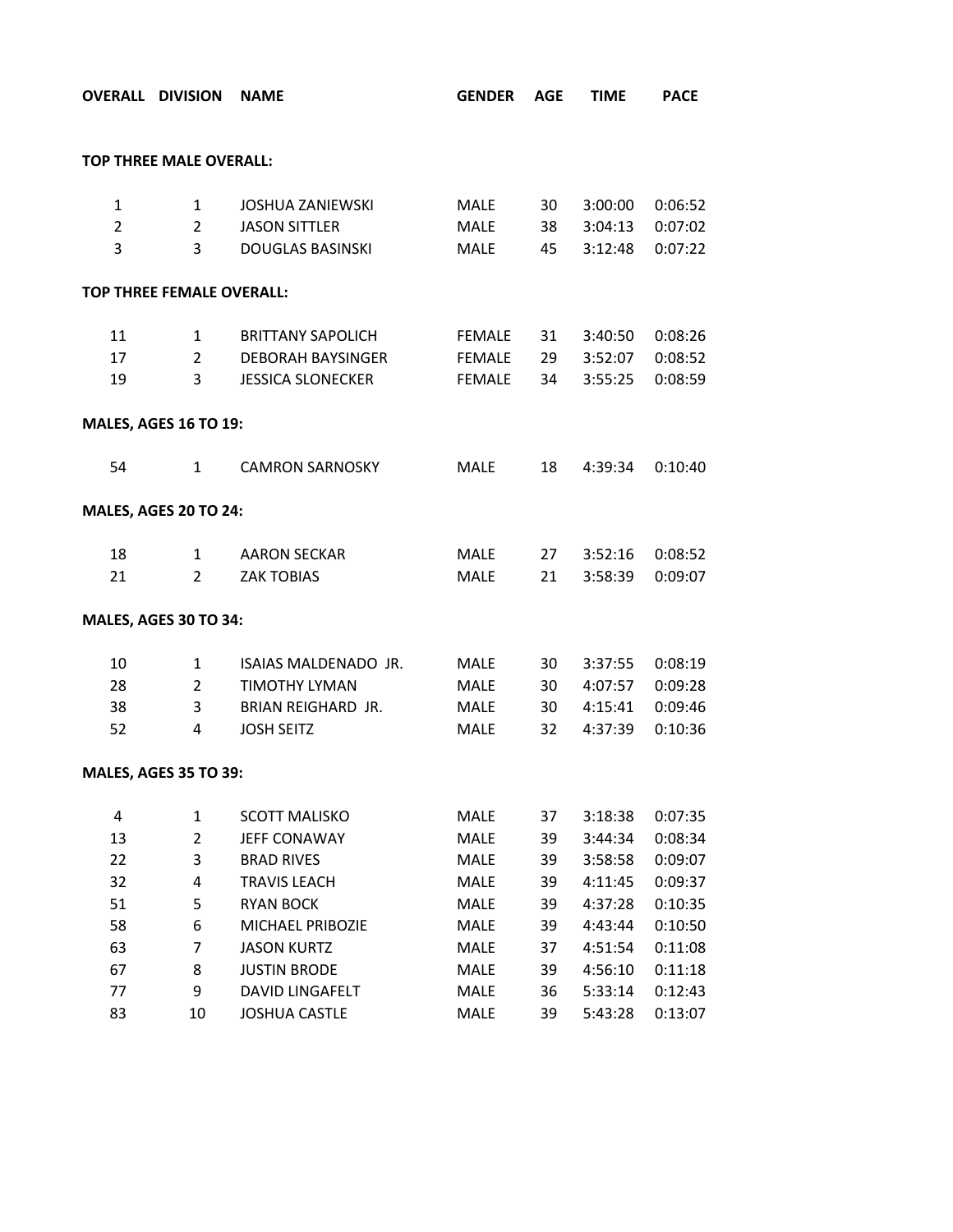| <b>OVERALL DIVISION</b>      |                | <b>NAME</b>           | <b>GENDER</b> | <b>AGE</b> | <b>TIME</b> | <b>PACE</b> |
|------------------------------|----------------|-----------------------|---------------|------------|-------------|-------------|
| MALES, AGES 40 TO 44:        |                |                       |               |            |             |             |
| 8                            | $\mathbf{1}$   | XIAOQIANG (SEAN) WANG | <b>MALE</b>   | 41         | 3:31:41     | 0:08:05     |
| 16                           | $\overline{2}$ | <b>ROB TOONKEL</b>    | <b>MALE</b>   | 41         | 3:51:05     | 0:08:49     |
| 27                           | 3              | <b>TOM MACK</b>       | <b>MALE</b>   | 40         | 4:06:36     | 0:09:25     |
| 41                           | 4              | <b>BRIAN MCLEARY</b>  | <b>MALE</b>   | 43         | 4:18:53     | 0:09:53     |
| 49                           | 5              | <b>KEVIN MEDDINGS</b> | <b>MALE</b>   | 43         | 4:27:33     | 0:10:13     |
|                              |                |                       |               |            |             |             |
| MALES, AGES 45 TO 49:        |                |                       |               |            |             |             |
| 5                            | 1              | MIKE SALAMON          | <b>MALE</b>   | 48         | 3:21:31     | 0:07:41     |
| 25                           | $\overline{2}$ | RICHARD GOLD          | <b>MALE</b>   | 48         | 4:00:55     | 0:09:12     |
| 30                           | 3              | <b>CHRIS XANDER</b>   | <b>MALE</b>   | 48         | 4:10:25     | 0:09:33     |
| 39                           | 4              | <b>TODD FINDLEY</b>   | MALE          | 46         | 4:17:57     | 0:09:51     |
| 50                           | 5              | <b>JASON SMITH</b>    | <b>MALE</b>   | 45         | 4:34:54     | 0:10:30     |
| 66                           | 6              | YIK LEE               | <b>MALE</b>   | 48         | 4:55:35     | 0:11:17     |
| 72                           | 7              | <b>JOHN HUSTON</b>    | <b>MALE</b>   | 49         | 5:06:44     | 0:11:42     |
| <b>MALES, AGES 50 TO 54:</b> |                |                       |               |            |             |             |
| 9                            | $\mathbf{1}$   | <b>JOHN ARMSTRONG</b> | MALE          | 51         | 3:35:52     | 0:08:14     |
| 12                           | $\overline{2}$ | Joe Appel             | <b>MALE</b>   | 51         | 3:43:46     | 0:08:32     |
| 33                           | 3              | DONALD JOHNSTON       | <b>MALE</b>   | 50         | 4:13:39     | 0:09:41     |
| 59                           | 4              | PAUL LISZEWSKI        | <b>MALE</b>   | 53         | 4:43:46     | 0:10:50     |
| 73                           | 5              | <b>PAUL HINKLE</b>    | MALE          | 51         | 5:12:00     | 0:11:55     |
| <b>MALES, AGES 55 TO 59:</b> |                |                       |               |            |             |             |
| 6                            | 1              | <b>JOE GUILYARD</b>   | <b>MALE</b>   | 59         | 3:25:14     | 0:07:50     |
| $\overline{7}$               | $\overline{2}$ | <b>JOSEPH HILL</b>    | MALE          | 58         | 3:26:12     | 0:07:52     |
| 15                           | 3              | THOMAS JERRIS         | <b>MALE</b>   | 58         | 3:50:23     | 0:08:48     |
| 42                           | 4              | <b>BRENT MORSE</b>    | MALE          | 59         | 4:19:15     | 0:09:54     |
| 43                           | 5              | MICHAEL GORMLEY       | MALE          | 55         | 4:22:27     | 0:10:01     |
| MALES, AGES 60 TO 64:        |                |                       |               |            |             |             |
| 24                           | $\mathbf{1}$   | <b>RON KRYSTEK</b>    | MALE          | 61         | 3:59:08     | 0:09:08     |
| 57                           | $\overline{2}$ | MICHAEL R. REYNOLDS   | MALE          | 64         | 4:43:22     | 0:10:49     |
| 86                           | 3              | <b>ADRIAN FEDORCO</b> | MALE          | 62         | 5:59:34     | 0:13:43     |
| <b>MALES, AGES 65 TO 69:</b> |                |                       |               |            |             |             |
| 14                           | 1              | <b>CHARLES ROSS</b>   | MALE          | 67         | 3:47:28     | 0:08:41     |
| 44                           | $\overline{2}$ | SAM UNDERWOOD         | MALE          | 68         | 4:22:34     | 0:10:01     |
|                              |                |                       |               |            |             |             |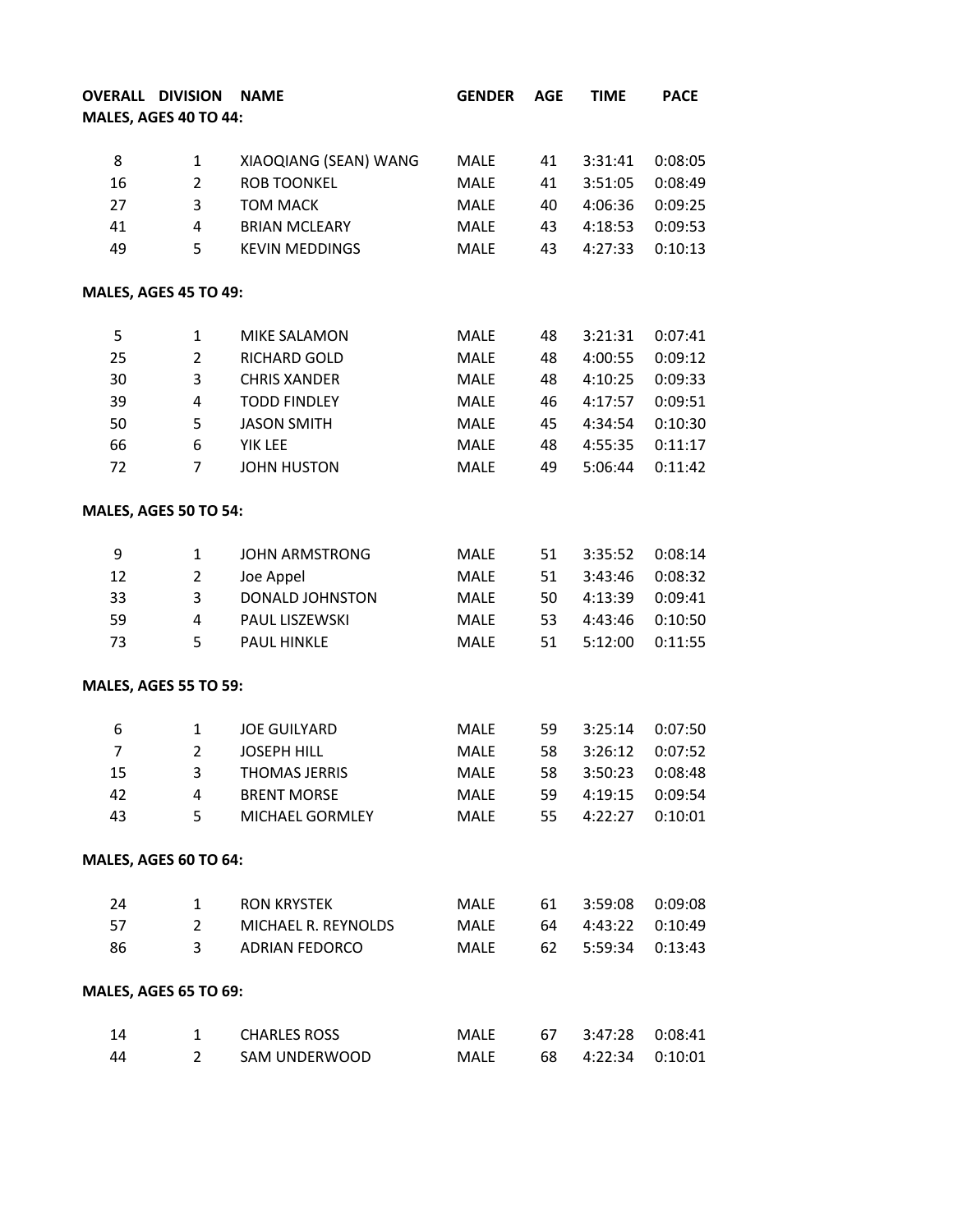|    | <b>OVERALL DIVISION</b>      | <b>NAME</b>                 | <b>GENDER</b> | <b>AGE</b>      | <b>TIME</b> | <b>PACE</b> |
|----|------------------------------|-----------------------------|---------------|-----------------|-------------|-------------|
|    | <b>MALES, AGES 75 TO 79:</b> |                             |               |                 |             |             |
|    |                              |                             |               |                 |             |             |
| 81 | $\mathbf{1}$                 | RICHARD BLASKIEWICZ         | MALE          | 76              | 5:39:06     | 0:12:57     |
| 82 | $\overline{2}$               | AL EMMA                     | MALE          | 76              | 5:41:33     | 0:13:02     |
|    | FEMALES, AGES 16 TO 19:      |                             |               |                 |             |             |
| 64 | $\mathbf{1}$                 | MICAELA RODAS               | FEMALE        | 19              | 4:53:44     | 0:11:13     |
|    | FEMALES, AGES 20 TO 24:      |                             |               |                 |             |             |
| 35 | $\mathbf{1}$                 | RACHEL SPACK                | FEMALE        | 20              | 4:15:16     | 0:09:45     |
| 53 | $\overline{2}$               | <b>AMANDA MOCK</b>          | FEMALE        | 21              | 4:38:05     | 0:10:37     |
|    | FEMALES, AGES 25 TO 29:      |                             |               |                 |             |             |
| 20 | $\mathbf{1}$                 | <b>KRISTEN SMITH</b>        | FEMALE        | 29              | 3:56:40     | 0:09:02     |
| 31 | $\overline{2}$               | <b>BRIANNA WALKER</b>       | FEMALE        | 27              | 4:10:48     | 0:09:34     |
| 48 | 3                            | REBECCA MARTINAZZI          | FEMALE        | 28              | 4:26:52     | 0:10:11     |
|    | FEMALES, AGES 30 TO 34:      |                             |               |                 |             |             |
| 26 | $\mathbf{1}$                 | <b>MARGARET POWERS</b>      | FEMALE        | 30              | 4:06:14     | 0:09:24     |
| 61 | $\overline{2}$               | AMANDA FLEMING              | FEMALE        | 32              | 4:50:06     | 0:11:04     |
| 84 | 3                            | <b>JESSICA MASSEY</b>       | FEMALE        | 30 <sub>o</sub> | 5:54:49     | 0:13:33     |
| 85 | 4                            | <b>CARRIE SAYLOR</b>        | FEMALE        | 32              | 5:54:49     | 0:13:33     |
|    | FEMALES, AGES 35 TO 39:      |                             |               |                 |             |             |
| 56 | $\mathbf{1}$                 | <b>KRISTY MARCINKO</b>      | FEMALE        | 39              | 4:40:31     | 0:10:42     |
| 60 | $\overline{2}$               | <b>JENNIFER LARKIN</b>      | FEMALE        | 36              | 4:46:35     | 0:10:56     |
| 65 | 3                            | <b>HEATHER WALKOWSKI</b>    | <b>FEMALE</b> | 39              | 4:54:46     | 0:11:15     |
| 71 | 4                            | <b>JULIE SHIRLEY</b>        | <b>FEMALE</b> | 39              | 5:06:16     | 0:11:41     |
|    | FEMALES, AGES 40 TO 44:      |                             |               |                 |             |             |
| 23 | $\mathbf{1}$                 | CANDI LOCKARD               | <b>FEMALE</b> | 44              | 3:59:07     | 0:09:08     |
| 34 | $\overline{2}$               | <b>CHRISTINE MCWILLIAMS</b> | <b>FEMALE</b> | 44              | 4:14:10     | 0:09:42     |
| 40 | 3                            | <b>JENIFER WADSWORTH</b>    | FEMALE        | 44              | 4:18:06     | 0:09:51     |
| 45 | 4                            | MARISA DOMBROWSKI           | <b>FEMALE</b> | 42              | 4:22:43     | 0:10:02     |
| 46 | 5                            | <b>LORI KIEHL</b>           | <b>FEMALE</b> | 40              | 4:22:47     | 0:10:02     |
| 55 | 6                            | SARAH LEE-FAULKNER          | <b>FEMALE</b> | 43              | 4:39:52     | 0:10:41     |
| 62 | $\overline{7}$               | <b>KATHERINE COLTON</b>     | <b>FEMALE</b> | 43              | 4:50:08     | 0:11:04     |
| 74 | 8                            | <b>HEATHER BRADY</b>        | <b>FEMALE</b> | 41              | 5:15:23     | 0:12:02     |
| 75 | 9                            | <b>JESSICA MARKS</b>        | <b>FEMALE</b> | 44              | 5:17:39     | 0:12:07     |
| 87 | 10                           | JENNIFER KENT               | <b>FEMALE</b> | 43              | 6:03:45     | 0:13:53     |